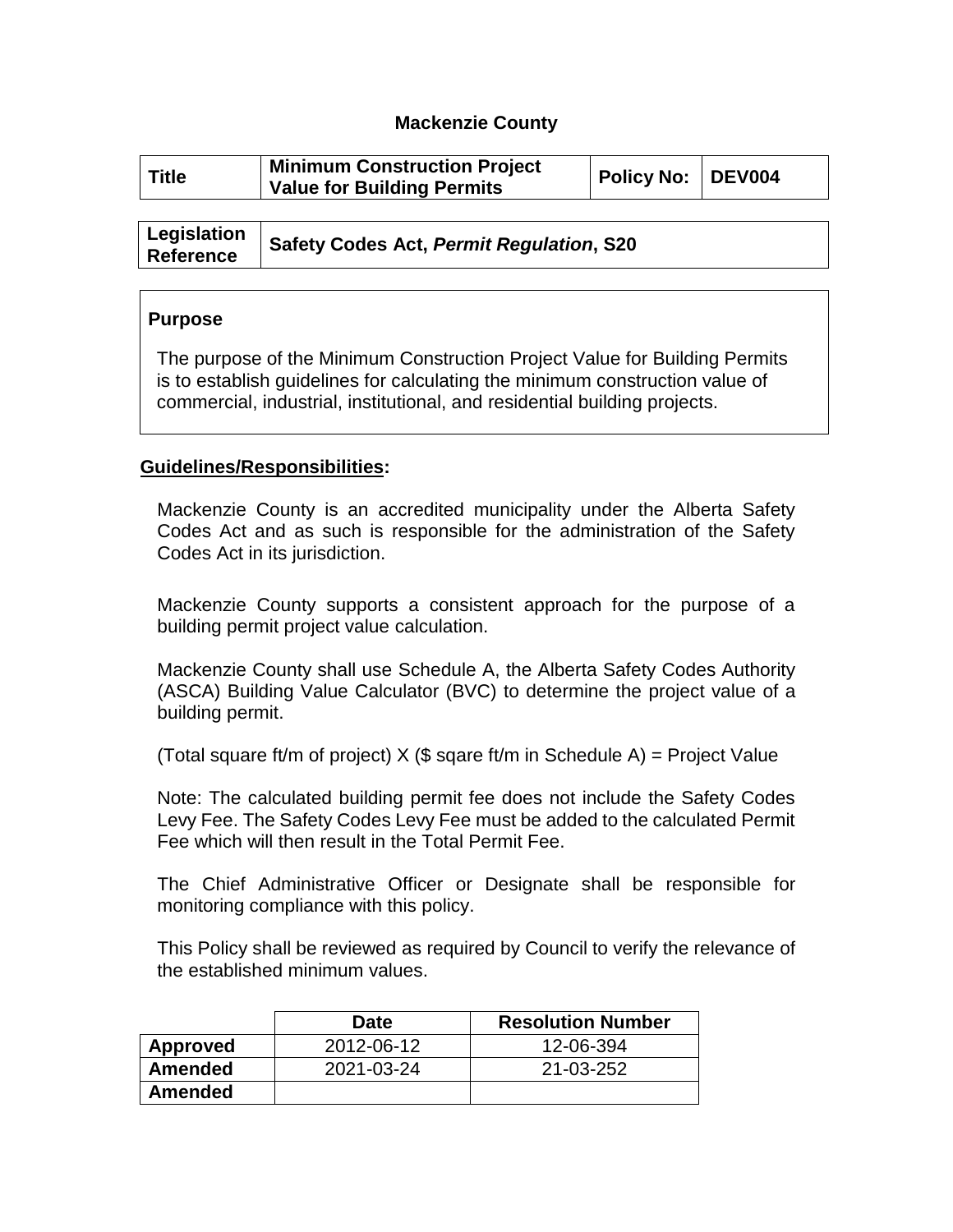## **ASCA Building Value Calculator**